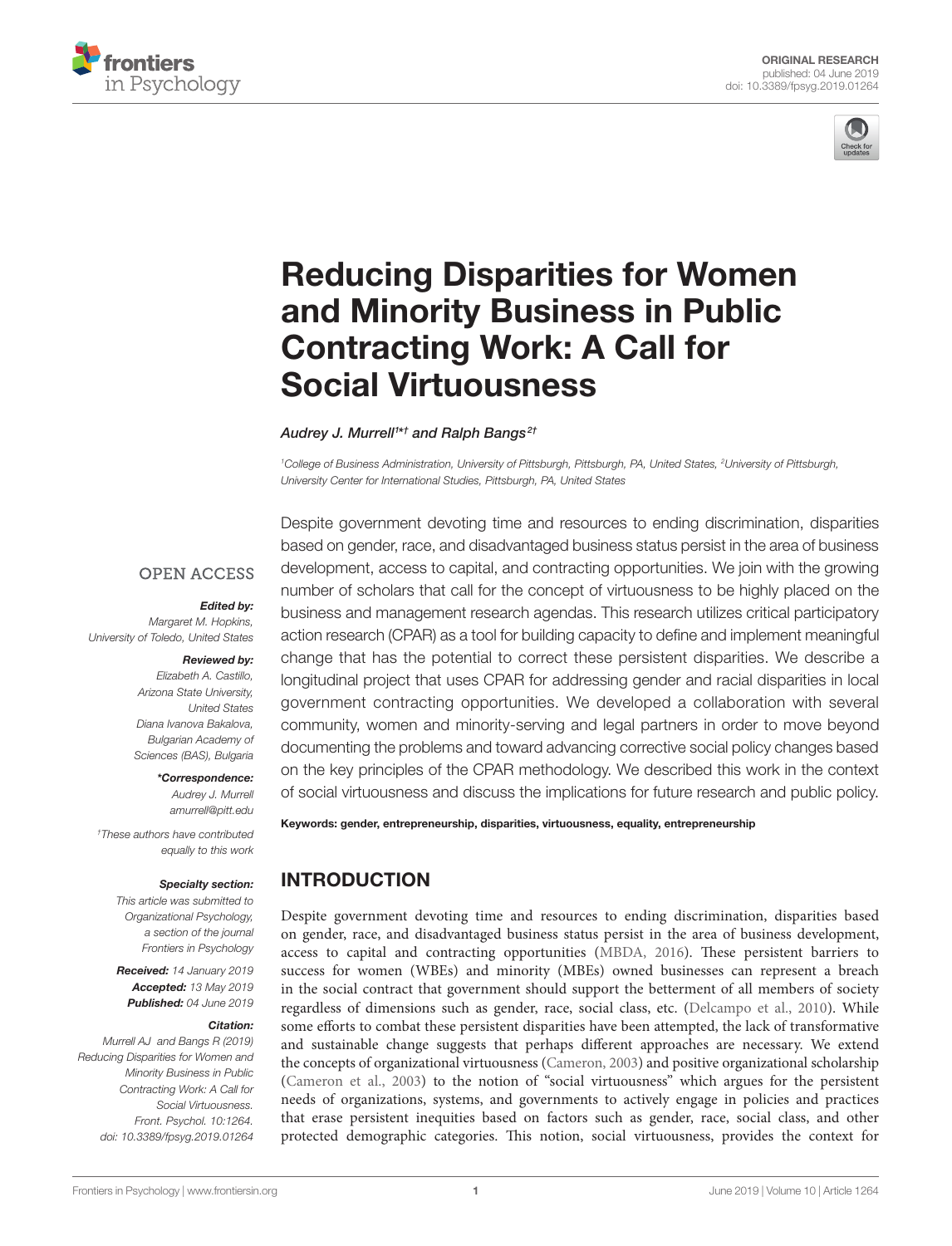utilizing different approaches to address the persistent discrimination faced by women and minority businesses.

We join with the growing number of scholars that call for the concept of virtuousness to be highly placed on the business and management research agendas [\(Morse, 1999](#page-7-4); [Schudt, 2000](#page-7-5); [Park and Peterson, 2003\)](#page-7-6). This suggests that social virtuousness can best be achieved by moving beyond the mere documentation of disparities toward engaging key stakeholders in the transformative work of eliminating inequities. Our work uses critical participatory action research (CPAR) as a tool for building capacity to define and implement meaningful change that has the potential to correct these persistent disparities. We describe a longitudinal project that uses CPAR for addressing gender and racial disparities in local government contracting opportunities. We conducted our work in collaboration with several community, women and minority-serving and legal partners in order to move beyond documenting the problems and toward advancing corrective social policy changes based on the key principles of the CPAR methodology. We describe this work in the context of social virtuousness and discuss the implications for future research and public policy.

# THE NEED FOR SOCIAL VIRTUOUSNESS FOR WOMEN AND MINORITY OWNED BUSINESSES

Our research views gender and racial disparities within the broader context of virtuousness because of its focus on the behaviors, systems, practices, and outcomes that support the pursuit of positive human and organizational conditions ([Cameron, 2003](#page-7-2)). This notion points to the responsibility of individuals, organizations, and society to adhere to high qualities and characters that support social betterment, harmony, and excellence [\(Jordan and Meara, 1990;](#page-7-7) [Baumeister and Exline,](#page-7-8)  [1999\)](#page-7-8). Actions taken by policymakers, leaders, and government officials should have as their aim to enhance inclusive excellence rather than maximize individual gain or instrumental reciprocity ([Peterson and Seligman, 2004\)](#page-7-9). The perspective shifts our focus away from issues related to competition and profitability and toward the need to remove barriers that interfere or prevent positive outcomes for any segment within society ([Fowers and](#page-7-10)  [Tjelveit, 2003\)](#page-7-10). This is consistent with extensive research on positive organizational scholarship which attempts to maximize social betterment for individuals and organizations ([Cameron](#page-7-11)  [et al., 2004;](#page-7-11) [Bright et al., 2006](#page-7-12)). Thus, actions, policies, and structure that systematically prevent positive outcomes such as social betterment and excellence could be viewed as a breach of the social and psychological contract concerning social virtuousness values ([Delcampo et al., 2010](#page-7-1)). The notion of the social and psychological contract has been shown to capture how and why people respond in different ways when they perceive that organizations (and others) fail to meet obligations established in a social exchange relationship ([Shen et al., 2019](#page-7-13)).

Access to contracting and procurement opportunities within the public sector represents a multibillion-dollar business for women and minority-owned businesses. Lack of access to these opportunities has dramatic implications for the overall health, well-being, and sustainability of these diverse enterprises. Previous research shows that gender and racial gaps in business enterprise negatively impact productivity and economic outcomes at both the individual and the societal levels [\(Cuberes and Teignier,](#page-7-14)  [2016\)](#page-7-14). They estimate that the expected income loss from excluding 5% of women employees is about 2.5% but that percentage doubles if these women are owners/employers. These "entrepreneurial gaps" result in substantial economic losses for people and nations and varies by level of economic development across regions. This discrimination and persistent disparities in access to opportunities negatively impact social virtuousness for these diverse business owners.

While some gains have been achieved, disparities persist, and traditional methodological approaches are often limited [\(Bangs et al., 2007\)](#page-7-15). For example, legal standards often call for the use of disparities studies in order to provide evidence of discrimination before any preventative measures or change efforts are implemented. Some argue that this legal requirement has created a new industry of consulting firms devoted to conducting disparity studies yet most of these studies do little to outline strategies for change [\(Celec et al., 2002](#page-7-16)). In addition, disparity studies are merely descriptive in nature and often ignore the real experiences and perspectives of women and minority business owners. These limitations in traditional research approach can act as barriers to identify meaningful strategies for positive change. For example, after spending a half million dollars on a disparity study and receiving nine volumes of reports, the City of Pittsburgh's elected officials ultimately rejected the study's findings and no action was taken. Thus, using methods that have social virtuousness as its underlying principles is important for creating positive social change for these historically disadvantaged businesses.

# BEYOND DISPARITY STUDIES FOR REDUCING INEQUITIES FOR WOMEN AND MINORITY BUSINESSES

The U.S. Minority Business Development Agency (MBDA), in a review of 100 disparity studies, found that the median share of local and state government contract dollars awarded to minority owned business enterprises (MBEs) was just 19% of their overall shares of available businesses in the relevant product and geographic markets [\(MBDA, 2016\)](#page-7-0) [1](#page-1-0) . More recent disparity studies for local governments attempt to provide evidence for underutilization of women and minority owned business enterprise shares of dollars awarded relative to their national or local representation. For example, women and minority entrepreneurs were substantially underutilized for City of Charlotte contracts ([Charlotte Management and Financial](#page-7-17) 

<span id="page-1-0"></span><sup>&</sup>lt;sup>1</sup>The MBDA reported only on MBEs, although disparity studies usually cover MBEs and WBEs. The MBDA did not report separately on local government although 59 of the 100 disparity studies were on local governments (41 were on states). About 96 of the 100 studies were released from 2004 to 2016; the other four were from 1994 to 2001.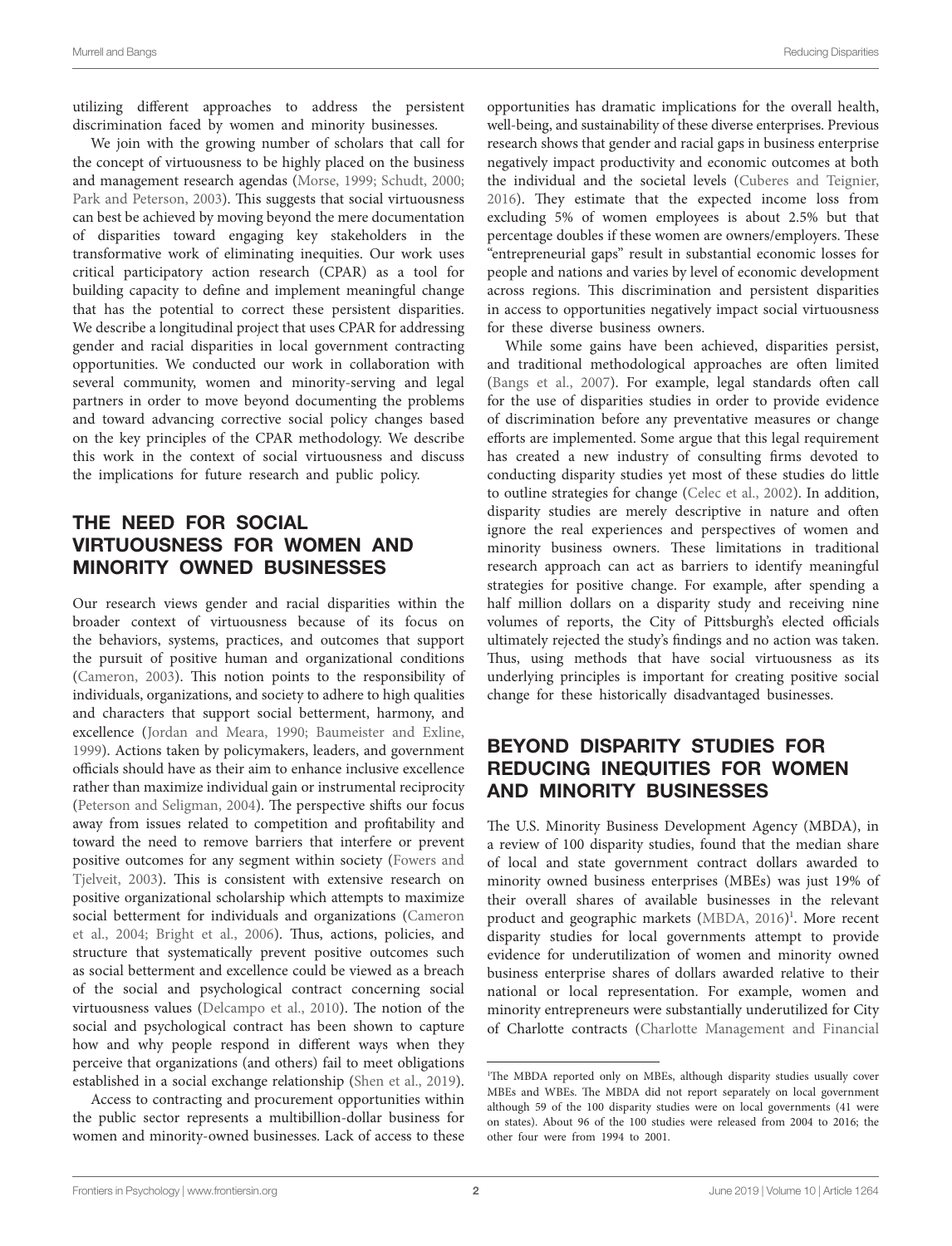[Services, 2018\)](#page-7-17). Another study found that women and minority business enterprises were substantially underutilized as subcontractors in Atlanta Housing Authority contracts [\(Keen](#page-7-18)  [Independent Research, 2017a](#page-7-18)). This finding was replicated in another disparity study that found that women and minority businesses received just 60% of contract dollars awarded by Hennepin County (Minneapolis) compared to their availability for contracts [\(Keen Independent Research, 2017b\)](#page-7-19). Consistently, these disparity studies find statistically significant and substantial underutilization of W/MBEs occurred in all procurement categories ([Griffin and Strong, 2018\)](#page-7-20).

While disparities in overall utilization are often identified, key issues such as a firm's willingness, availability, and qualifications for doing public contracting work are often overlooked or ignored ([Bangs et al., 2004\)](#page-7-21). In addition, these disparity studies are conducted by external consultants who have no investment or motivation to solve the systemic issues that lead to these persistent inequities. As a result, the problem continues and social betterment remains elusive.

This suggests that a different methodological approach may be needed in order to better understand, document, and outline strategies for the prevention of discrimination against women and minority business enterprises.

Another important aspect of this issue is the cost to individuals and to society for persistent disparities and discrimination against women and minority businesses. Previous work has developed models for documenting the negative economic impact of persistent gender and racial inequalities [\(Mitra et al.,](#page-7-22)  [2014\)](#page-7-22). This work documents the negative impact of persistent discrimination as well as the positive impact on economic development when these persistent disparities are reduced.

Thus, the extensive number of local and national disparity studies provides convincing evidence that bias and discriminatory practices negatively impact access to opportunities for women and minority own businesses. These macro-level analyses are also paired with economic analyses that show the negative impact on financial capital of these entrepreneurial gaps. While valuable, there are several limitations with relying on disparity studies alone to address these gaps for women and minority businesses. First, it is unclear from prior disparity studies to what extent lack of bidding was a reason why W/MBEs were not obtaining government contracting work. This is an important limitation that should be addressed in order to provide clear and compelling evidence of systematic discrimination. Including this factor also addresses the counter argument that there are not enough qualified and available women and minority firms for contracting work. Second, while disparity studies show differences in the outcomes, some argue that women and minority entrepreneurs often do not submit bids for large-scale contracting work because of the time, costs, and lack of confidence in the contract bidding process [\(Bangs et al., 2007](#page-7-15)). Third, the need to identify what legal scholars refer to as "sympathetic plaintiffs" is necessary to not simply document discrimination against women and minority firms, but to also take some type of corrective or punitive action ([Bangs and Murrell, in press](#page-7-23)). This suggests that a different methodological approach is necessary to move

beyond simply documenting that disparities exist in outcomes for W/MBEs but make an actionable case that is followed by some type of meaningful policy change toward the goal of social betterment.

# CRITICAL PARTICIPATORY ACTION RESEARCH AS A TOOL FOR SOCIAL VIRTUOUSNESS

The practice of critical participatory action research (CPAR) focuses on the use of university research in collaboration with community-based organizations in order to impact and change social policy ([Sandwick et al., 2018\)](#page-7-24). Our work provides a specific illustration of CPAR that aims to influence social policy surrounding the utilization and inclusion of W/MBEs in local government public contracting. Our application of CPAR within the current context is warranted given the need to move beyond disparity studies, and this approach has a long history of examining social issues such as work on racial differences in urban policing ([Stoudt et al., in press](#page-8-0)), severity of disciplinary actions based on race, gender, and sexuality ([Chmielewski et al.,](#page-7-25)  [2016\)](#page-7-25), inequity in education access and feelings of psychological safety based on sexual orientation [\(Birkett et al., 2014\)](#page-7-26), and minority youth activism [\(Stoudt et al., 2016\)](#page-8-1).

Scholars in this field argue that the use of CPAR as a research methodology in areas related to diversity and inclusion is critical in order to balance inequities in power, privilege, and hierarchy as well as academic biases that can impact the formation, design, and interpretation of academic research [\(Torre, 2009](#page-8-2)). A core tenant of CPAR relevant to examining minority contractors is giving traditionally marginalized communities the right to both participate in and shape research and policy formation that impacts their lives [\(Appadurai, 2006](#page-7-27)). This inclusion of traditionally excluded communities is consistent with the values of social virtuousness and positive organizational scholarship ([Cameron, 2003](#page-7-2)). Thus, we argue that research seeking to inform, impact, and change social policy must attend to the necessity for inclusion of those diverse voices who are most impacted by the outcomes of this research.

Our work focuses on reducing barriers for W/MBEs as it relates to contracting opportunities with public or governmental organizations. This research seeks to not only document the issues of discrimination that produces inequities in access and utilization but also to put in place policies and processes that can help reduce these negative conditions. The use of CPAR as a methodological framework is a good fit for this context because it engages those that are most affected by persistent discrimination and also builds capacity for social change by engaging community partners as co-creators of meaningful policy change ([Massey](#page-7-28)  [and Barreras, 2013\)](#page-7-28). It also means that our conclusions and recommendations are structured in a way that shapes evidencebased policy making by utilizing inclusive research methodologies for producing transformative social change [\(Nelson, 2013](#page-7-29)).

We summarize a series of participatory action research projects that examine potential explanatory factors for persistent disparities utilizing a community-academic collaborative effort to bring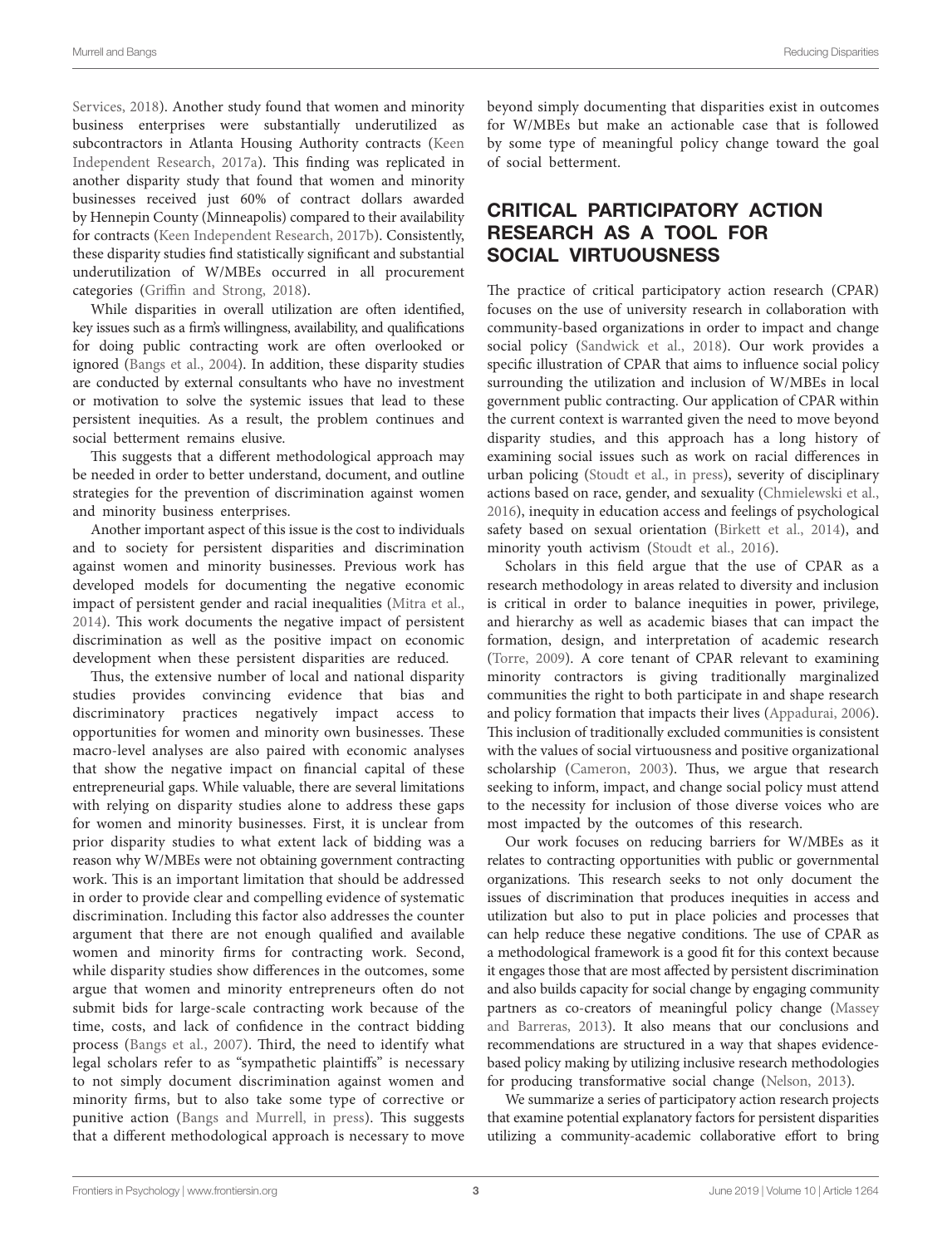<span id="page-3-0"></span>

about meaningful policy change. The long-term goal is to provide the structure, process, and outcomes that are in line with the notion of social betterment and virtuousness for women and minority business owners. Our insights and recommendations on how to utilize participation action research to impact social policy in the area of contracting discrimination are discussed along with areas for future research. **[Figure 1](#page-3-0)** provides an overview of the CPAR process across five key stages: (1) define research question, issues and/or problems to be addressed; (2) engage community partners to provide input on question and approach; (3) design research methodology and data collection approach; (4) analyze data and summarize key findings; (5) collaborate with community partners on interpretation and application of findings. These phases can be repeated as needed in order to address the complexity of different issues and/or research questions.

#### USING CRITICAL PARTICIPATORY ACTION RESEARCH

In Phase 1, we decided to study this issue in relation to W/MBEs in the local Pittsburgh area with a specific focus on prime contracts awarded by the two main government entities, the City of Pittsburgh and Allegheny County. We shaped our initial action research around three key questions based on our discussions with community-based partners:

- 1. To what extent are certified W/MBEs qualified for local government prime contracts of \$25,000 or more?
- 2. To what extent do certified W/MBEs submit bids for these prime contracts?
- 3. Why do not certified W/MBEs submit bids for these prime contracts?

Our methodology was structured to help answer these three key questions in a manner that not only provided valid evidence of discrimination, but also collected meaningful first-person experiences from women and minority business owners who are both qualified and willing to engage in public contracting work. We also engaged key community, non-profit, and legal experts in the shaping of our approach that includes input on survey questions, recruitment of participants, and review of initial outcomes. With input from these partners, we identified a specific set of W/MBE firms that had completed contracts of \$25,000 in the last 3 years were engaged within the procurement category for at least one of the local government prime contract opportunities and/or has submitted bids during the review period. This methodology provides strong rigor for qualitative research in the areas of credibility and confirmability. Given that our framing of the questions and review of findings were discussed with community stakeholders and participants, we are able to confirm that our findings are believable (credible) and corroborated (confirmability) using the CPAR methodology.

Thus, in our initial study, we:

- 1. Identified 131 prime contract opportunities of \$25,000 or more at the City of Pittsburgh, Allegheny County, and their authorities
- 2. Identified 91 certified MBEs in the county in the same industry as one or more of the 131 contract opportunities
- 3. Made 384 matches between 65 contract opportunities and 91 local MBEs
- 4. Provided information on the contract opportunities to the matched MBEs
- 5. Tracked 108 bid openings with at least one bid submitted, 376 bids submitted, and 101 prime contracts awarded
- 6. Surveyed certified MBEs and 102 (55%) out of 184 reported reasons for not bidding

Our initial findings were that 123 MBEs had completed contracts of \$25,000 in the last 3 years, and 91 were in the same procurement category as at least one of the local government prime contract opportunities. In addition, MBEs submitted 3.2% (12) of the 376 bids, submitted 3 of the 101 low bids, received 3% of the contracts (3 of 101), and received 2.3% of the dollars awarded.

In addition to capturing data on overall submits and participation levels, we also were advised to collect survey data to provide more details on what experiences and factors were seen by the minority contractors as the most significant barriers that they faced. Of the 72 minority business orders completing our survey, they gave these reasons for not submitting bids:

- 1. 55% do not have the right contacts (contracts "wired" for some firms; get early info.)
- 2. 49% difficult getting information (e.g., bid information is sent too late or not at all)
- 3. 46% difficult to get bonding
- 4. 44% too expensive to prepare bids
- 5. 38% unsuccessful in the past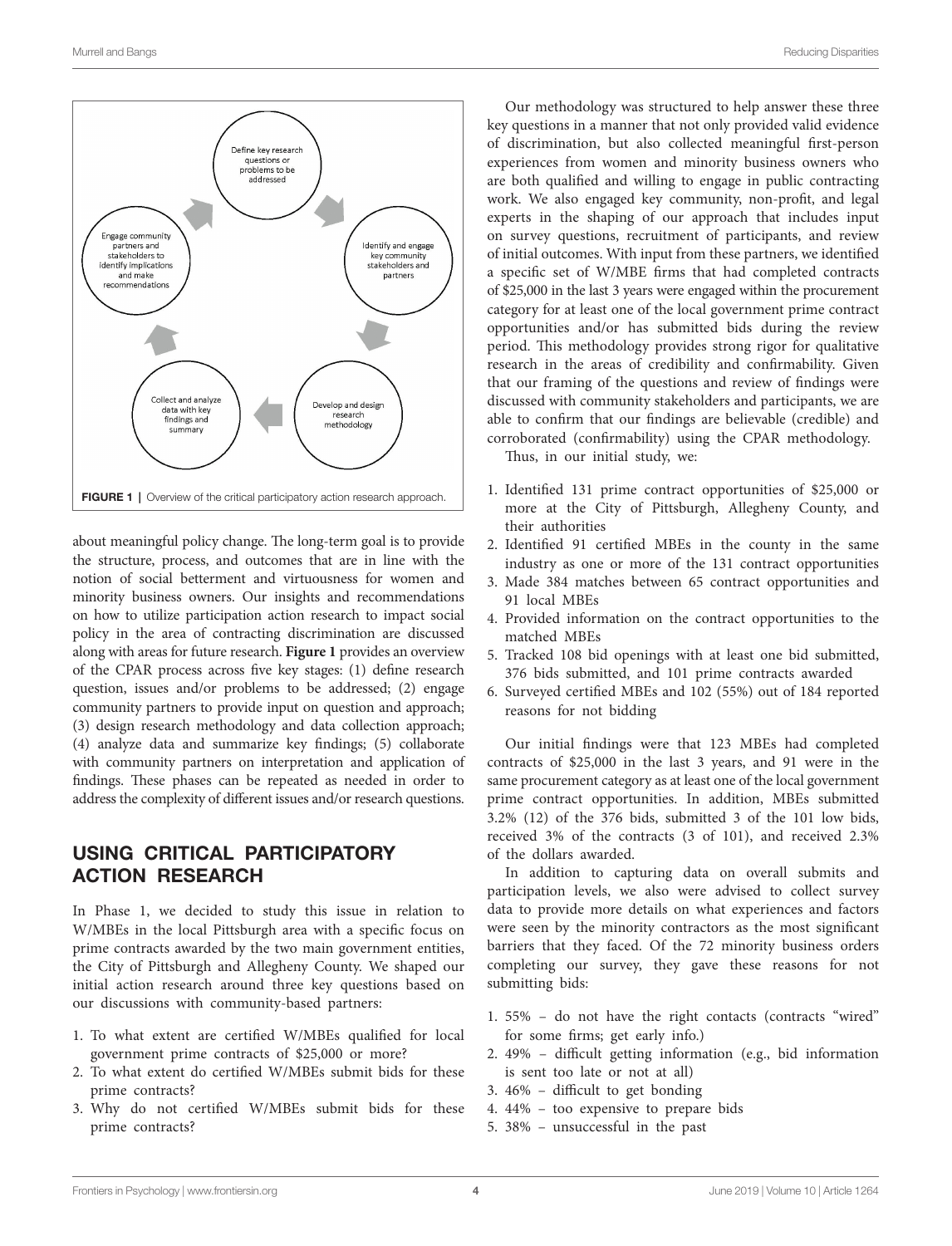- 6. 31% perceive the process to be unfair
- 7. 17% lack technical knowledge to submit bids
- 8. 16% were not paid from previous contracts

Other reasons for not bidding were: lack of working capital, slow pay, lack of time and resources, supplier prices change during contract and lose money on contract, and white firms were awarded more than their low bids. Based on discussions with our research partners, we concluded that:

- 1. Lack of MBE bidding is a major reason for lack of MBE prime contracts with local government
- 2. No support for the notion that there are no "qualified" MBE firms for prime contracts
- 3. Perceived and actual access to bidding information and key social networks are important
- 4. Determining a pattern of discrimination in prime contract decisions by local government will require increasing bidding by qualified MBEs so there are sufficient cases to study.

In addition to capturing data on overall submits and participation levels, we also were advised by our partners to collect survey data to provide more details on what experiences and factors were seen by the women and minority contractors as the most significant barriers that they faced. Frequent reasons for not submitting bids including lack of access to information, barriers to securing necessary bonding, cost/expense of preparing bids, lack of previous success, and perceived unfairness of the process. Other less frequent reasons for not bidding were: lack of working capital, slow payments from local government, lack of time and resources, supplier prices change during contract and lose money on contract, and white firms were awarded more than their low bids. We engaged our community and research partners in a dialog about these findings along with ideas and strategies for helping to reduce these barriers for W/MBEs receiving contracts.

Based on these conversations with community partners, we outlined several policy implications of this study for changes to local government policies and procedures. These included how contracts were structured, publicly advertised, monitored, and awarded. In addition, these recommendations identified the need to implement adequate tracking systems by local government to insure accountability of payments and participation once contracts were awarded. More long-term solutions identified included expanding networking opportunities, mentoring, and capacity building efforts for W/MBEs.

We shared our findings, methodology and recommendations in several of meetings with our community partners. Our report was also disseminated publicly to stimulate further dialog as well as to honor our commitment to the research participants that our findings would be widely shared. Based on their feedback and input from our interactions with the MBEs, the need to look not only at contracts awards but also change orders was identified. Thus, we undertook a second participatory research study to look more deeply into change orders in one public contracting agency within local government. Our use of CPAR and the outcomes of Phase 1 identified this as a necessary next step.

### PRIME CONTRACTS AND CHANGE ORDERS AWARDED TO WOMEN/MINORITY OWNED BUSINESS ENTERPRISES

In the first 9 months of Phase 2, we gathered data on prime contracts of \$10,000 or more awarded by one local government, the local school district (Pittsburgh Public School or PPS). The purpose was to determine MBE shares of contracts and contract dollars but to also look at changes to contract terms and amounts (change orders) once the official award was made. We collected this information by examining official organizational minutes, including reports, resolutions, and updates *via* the public website. We organized the data according to department (e.g., facilities and general services) and whether the approvals were for original contracts or for change orders. Once again, we identified firms certified as W/MBEs among the approved firms that insuring they were qualified for the contracting work. The resulting list of W/MBEs with board-approved prime contracts was then cross-checked against the list of PPS contracts awarded as provided by the PPS Minority/Women Business Department as key government officials.

Including an examination of change orders as identified by our community-based partners yielded important differences in the results of overall W/MBE under-utilization. This led to additional recommendations to track not only contract awards but also actual pend and overuse of change orders which disproportionately impact W/MBEs. We also interviewed contracting officials of local government along with 20 certified MBEs that the PPS Women/Minority Coordinator would like to get to know better or have them submit more bids.

We asked the 20 certified MBEs during a 1-h (notes were taken and then transcribed) engagement interviews a set of standard questions:

- 1. Could you tell us about the strengths of your company and your vision for the company?
- 2. What work have you done in recent years with PPS? In what ways has the experience been positive or negative?
- 3. Are you interested in obtaining prime contracts with PPS? Why or why not?
- 4. In what ways have you tried to find out about prime contract opportunities with PPS? What were the results of these efforts?
- 5. What would help you to increase your bidding for prime contracts with PPS?

Examining the content of these interviews by both authors (until consensus on key and/or reoccurring themes were identified) revealed that most of the W/MBEs had many contracts in the public and private sectors but were doing business outside of the immediate local area because of lack of access to opportunity and past experiences with barriers to contract opportunities. Of the 20 W/MBEs interviewed, a third had received prime contracts from PPS, but the rest had either tried but not received prime contracts from PPS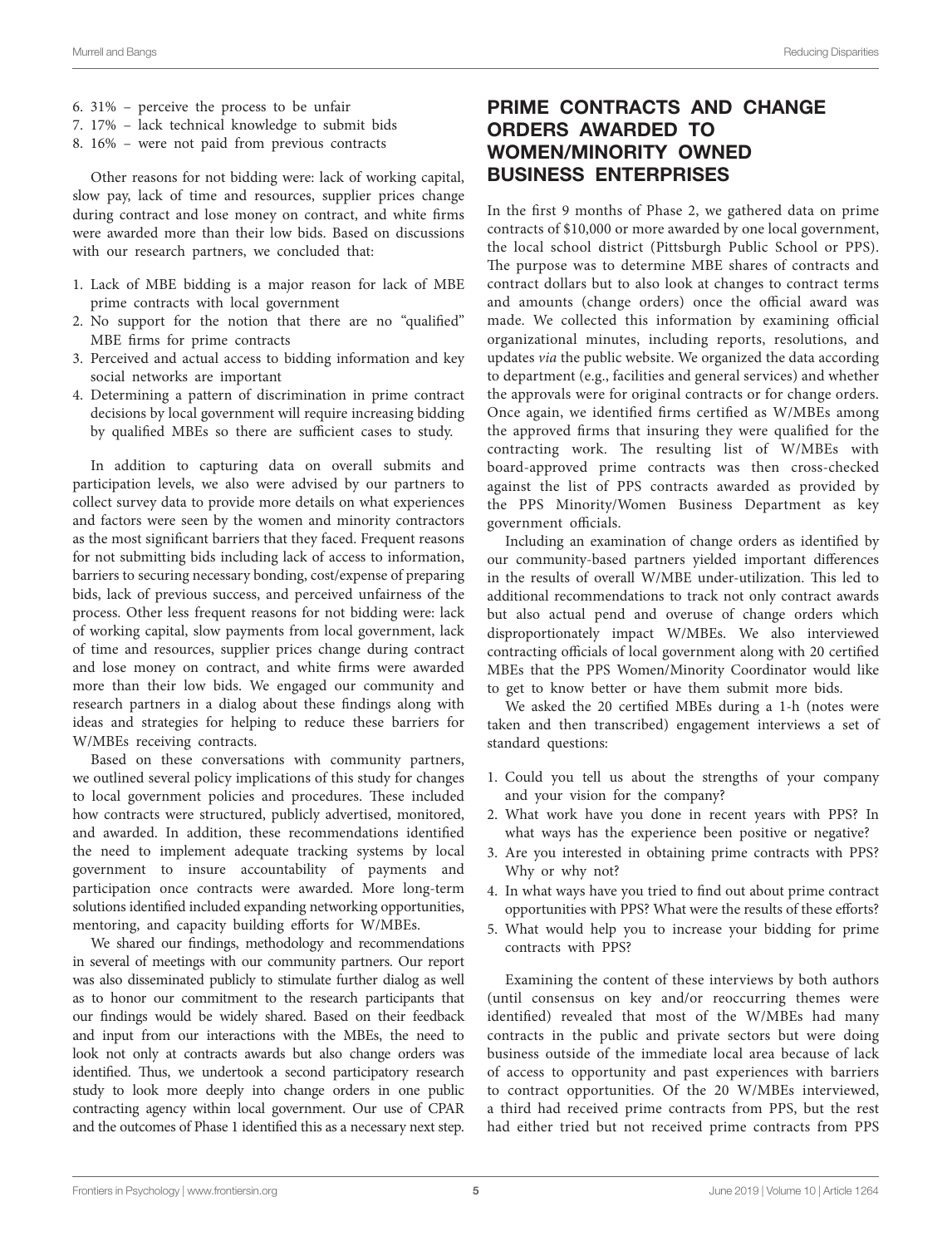or not tried at all. The finding that two-third of the firms that were qualified and interested in prime contract opportunities were not able to be selected provides strong evidence of under-utilization of W/MBE contractors who were qualified for prime level opportunities. In fact, a majority (90%) of the W/MBEs indicated a desire to have greater prime contracts or large-scale opportunities with local government. This provides evidence that there were qualified W/MBEs who were available and interested in more work with local government, especially involving prime contracts. This supports the feedback we received from our meetings with community partners in which the idea of lack of availability of qualified, available and interested W/MBEs was frequently not a legitimate reason for the lack of diverse business participation in contracting work.

Thus, we found that the W/MBEs were proactively looking for business and used a variety of methods to try to find out about prime contract opportunities. Despite these proactive efforts, W/MBEs reported that they had difficulty obtaining prime contract opportunities. When we discussed these obstacles, W/MBEs reported a range of issues that could be addressed by changes in policy and process for local government. In addition, lack of access to information and contacts within local government (the notion of closed networks) were frequently mentioned as barriers for these business owners.

Examining the content of these interviews revealed that most of the MBEs had many contracts in the public and private sectors but were doing business outside of the local area because of lack of access to opportunity. Of the MBEs interviewed, eight had received prime contracts from PPS, but seven had tried but not received prime contracts from PPS, and five had not tried. Thus, there was evidence of under-utilization of minority contractors who were qualified by PPS. Lastly, a majority of the MBEs (19 of the 20) indicated a desire to have prime contracts or more prime contracts with PPS. This provided evidence that there were qualified MBEs who were available and interested in more work with PPS, especially involving prime contracts. This contradicts the feedback we received from PPS during our meetings with community partners in which the idea of lack of availability of qualified, available and interested MBEs was frequently cited as the reason for the lack of minority participation in contracting work.

As part of the CPAR methodology, we then asked our selected W/MBE participants to provide their input and insight into areas for improvement to both policy and business process. To submit more bids, W/MBEs indicated that PPS staff need to be less opposed to supplier diversity and that bid and proposal specifications need to be more accurate and transparent (i.e., access to information). These business owners also suggested that large contracts should be broken into smaller parts to increase the likelihood that they would be able to submit bids. In addition, they suggested that excessive change orders need to be curtailed especially for work involving small contractors and W/MBEs.

Based on our work with community partners, collecting of data and inclusive feedback from our W/MBEs, we then constructed a set of recommendations that would be used to shape policy and process for local government. We shared these findings with our local government, W/MBE participants and made them accessible in a series of reports that were available to the public.

# IMPACT OF CRITICAL PARTICIPATORY ACTION RESEARCH ON WOMEN/ MINORITY OWNED BUSINESS **ENTERPRISES**

Our research findings together with advocacy by our legal and political partners in part resulted in the adoption of a number of changes in policies by local government which are still in place years after the completion of Phase 2. The leadership within local government directed the creation of a strategic plan supported by administrative rules and procedures to ensure that W/MBEs had greater access to and equal opportunity to participate contracting work. This plan contained a clear mission statement toward diversity and inclusion, along with specific goals, strategies, and performance measures. Thus, one local government was impacted by our CPAR work by developing what they labeled their Business Opportunity Plan<sup>[2](#page-5-0)</sup>. This plan included several administrative rules and procedures what were required to be addressed. The changes included two main categories: supporting W/MBE capacity building and strengthening the contracting process. Several specific recommendations were included (but not limited to) in each of these categories:

## Supporting Firm Capacity-Building

- 1. Providing or referring W/MBEs to appropriate resources as needed for technical and financial assistance
- 2. Conducting outreach to encourage new W/MBEs to bid on public contracting
- 3. Advertising in newspapers to ensure appropriate reach and frequency of potential W/MBEs per specific public contracting opportunities
- 4. Encouraging mentoring and joint ventures with other majority or minority firms
- 5. Providing a dedicated resource to manage the promotion, development, and growth of W/MBEs for the local government public contracting opportunities

## Accessibility in the Contracting Processes

1. Determining which government certifications reliably identify minority, women and socially and economically disadvantaged

<span id="page-5-0"></span><sup>2</sup> To date, this plan has not been released to the public.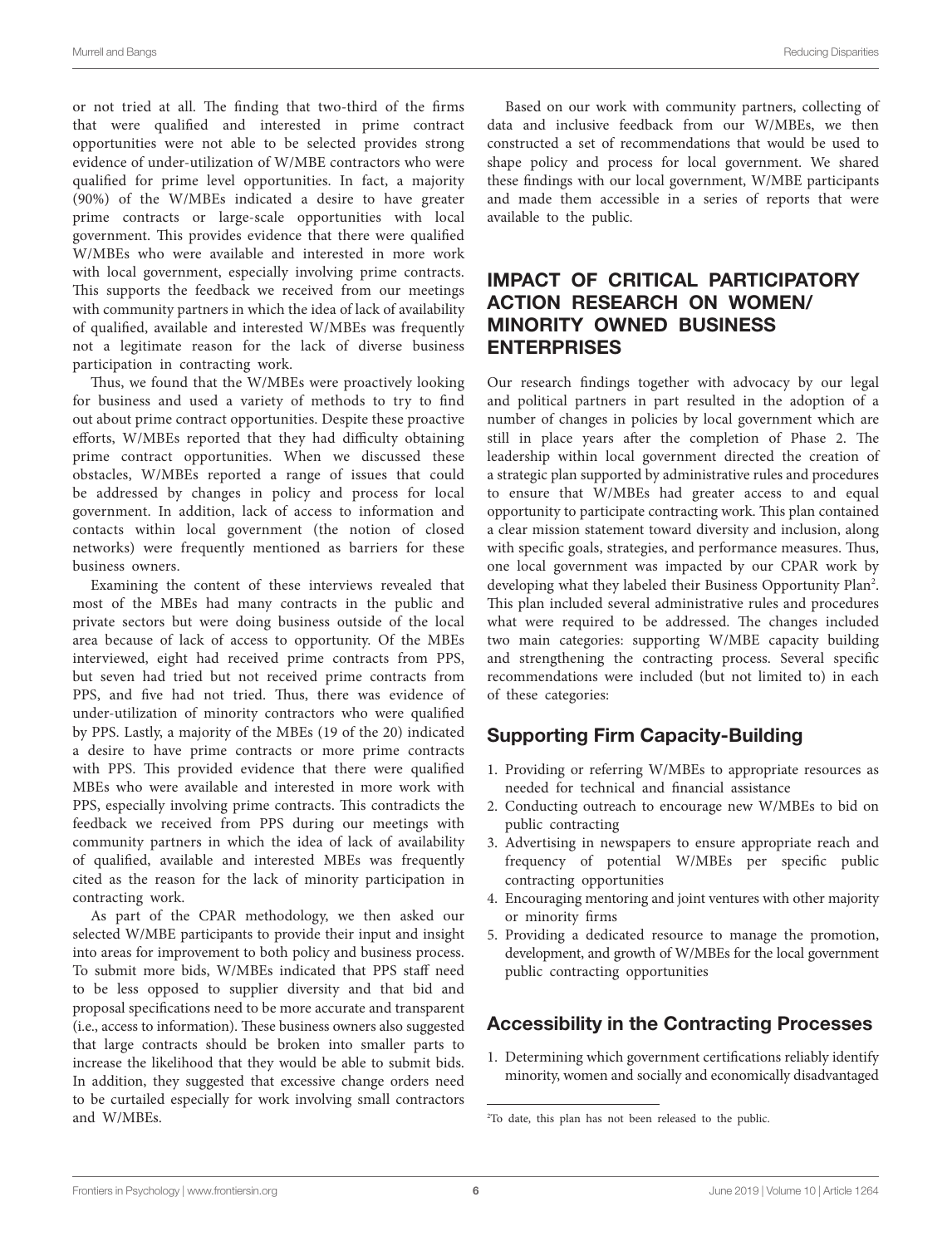business ownership and control so participation can be accurately counted

- 2. Designing bid packages in such a way to promote rather than discourage participation
- 3. Accelerating contract awards as well as payments to prime and subcontractors
- 4. Including language in bid solicitations that clearly sets forth the objective of the policy and includes local government's anti-discrimination clause
- 5. Providing quarterly reports of W/MBE participation that can be readily accessed on the website and communication materials
- 6. Maintaining a searchable W/MBE database that can be readily accessed on the website
- 7. Establishing an advisory committee to provide feedback and support of local government's efforts
- 8. Ensuring that the job descriptions of leadership and managers within local government include a responsibility for understanding and adhering to the new W/MBE policy

#### DISCUSSION AND LESSONS LEARNED

Our research examines gender and racial disparities in access to contracting opportunities within the broader context of social as part of the broader notion of positive human and organizational conditions ([Cameron, 2003](#page-7-2)). We join others by asserting that actions taken by policymakers, leaders, and government officials must enhance inclusive excellence rather than maximize individual gain [\(Peterson and Seligman, 2004](#page-7-9)) in order to maximize social betterment for individuals and organizations [\(Cameron et al., 2004;](#page-7-11) [Bright et al., 2006](#page-7-12)).

Clearly, access to contracting and procurement opportunities within the public sector fits into this notion of virtuousness as part of overall social betterment. Contracting opportunities represents a multibillion-dollar business for women and minority owned businesses and lack of access threatens the economic sustainability of these diverse enterprises.

While some gains have been achieved, disparities persist and traditional methodological approaches are often limited ([Bangs et al., 2007](#page-7-15)) in providing compelling evidence for systemic biases and exclusion. These traditional methodologies also do not engage key stakeholders who are not only effective by this social exclusion but could also serve as key advocates for social and organization change. Our work provides a number in insights on how to engage community-based partners in producing meaningful change in social and organizational policy concerning diversity and inclusion. Conducting interdisciplinary research means that the researchers are from different disciplines. To be successful, the researchers need to respect each other's capabilities and ideas and have a good working relationship. This can come from knowing and valuing each other's past work and spending time working together. Conducting diversity research means focusing on race, ethnicity, gender, LGBT, and/or other historically disadvantaged populations. This requires that researchers have expertise on diversity and use an evidence-based approved for shaping policy change within local government.

Our work has clearly had impact on local government policies in the case of Pittsburgh Public Schools because the research produced definitive evidence of racial discrimination and our legal and community partners were able to use the research to pressure PPS to change policies. However, policy change does not mean all of our recommended policies were adopted or implemented which is one of the limitations of this work. While we were able to engage community partners in the design, execution, and evaluation of this research, the ability of CPAR to change systemic biases is someone limited. A further limitation is that any recommendations for changes in policies may not be effective in reducing a diversity problem even if adopted and implemented since the researchers and community members are not part of the actual implementation process. While our use of CPAR provides a strong case for credibility as a dimension of rigor for qualitative research, issues of transferability are another limitation of the current work. While the inclusion and feedback from our participants provides validation that our results have strong credibility, our sample is specific to one city and thus may not be transferable to other contexts or locations. Being able to transfer our findings to a larger city or one with different economic or industry conditions is limited. Thus, a key lesson is that doing a one-off study is never enough. Researchers need to make sure that new and appropriate policies were adopted and implemented and that the policies were effective in improving conditions. The use of CPAR is a powerful approach to not only document where disparities and discrimination exist but also engage a set of stakeholders in the active process of policy and process change.

Our approach also helps us to move beyond the singular use of disparity studies. Traditional disparity studies can provide all of the information that local governments need to set goals for W/MBE participation in contracts, determine why goals are not being met, and identify policy changes for achieving these goals. However, these studies are expensive and should be done only if the political will exists to enact recommended policies. Further, disparity studies need to be repeated every 3–5 years to find out if policy changes were made and if the policies were effective.

If disparity studies are not done, then local researchers can conduct relatively low-cost studies that gather some important information and have an impact. These studies need to be ongoing to determine whether new policies were adopted and implemented, whether diverse owners of businesses increased participation in contracting, and what additional policy changes are needed. Our efforts are consistent with previous scholars in this field who argue that the use of CPAR as a research methodology in the areas of diversity and inclusion is critical in order to address issues of power, privilege, hierarchy and academic biases that can impact the formation, content, and interpretation of academic research [\(Torre, 2009\)](#page-8-2). Using CPAR within this specific area of increasing utilization of MBEs in contracting work has provided additional support for this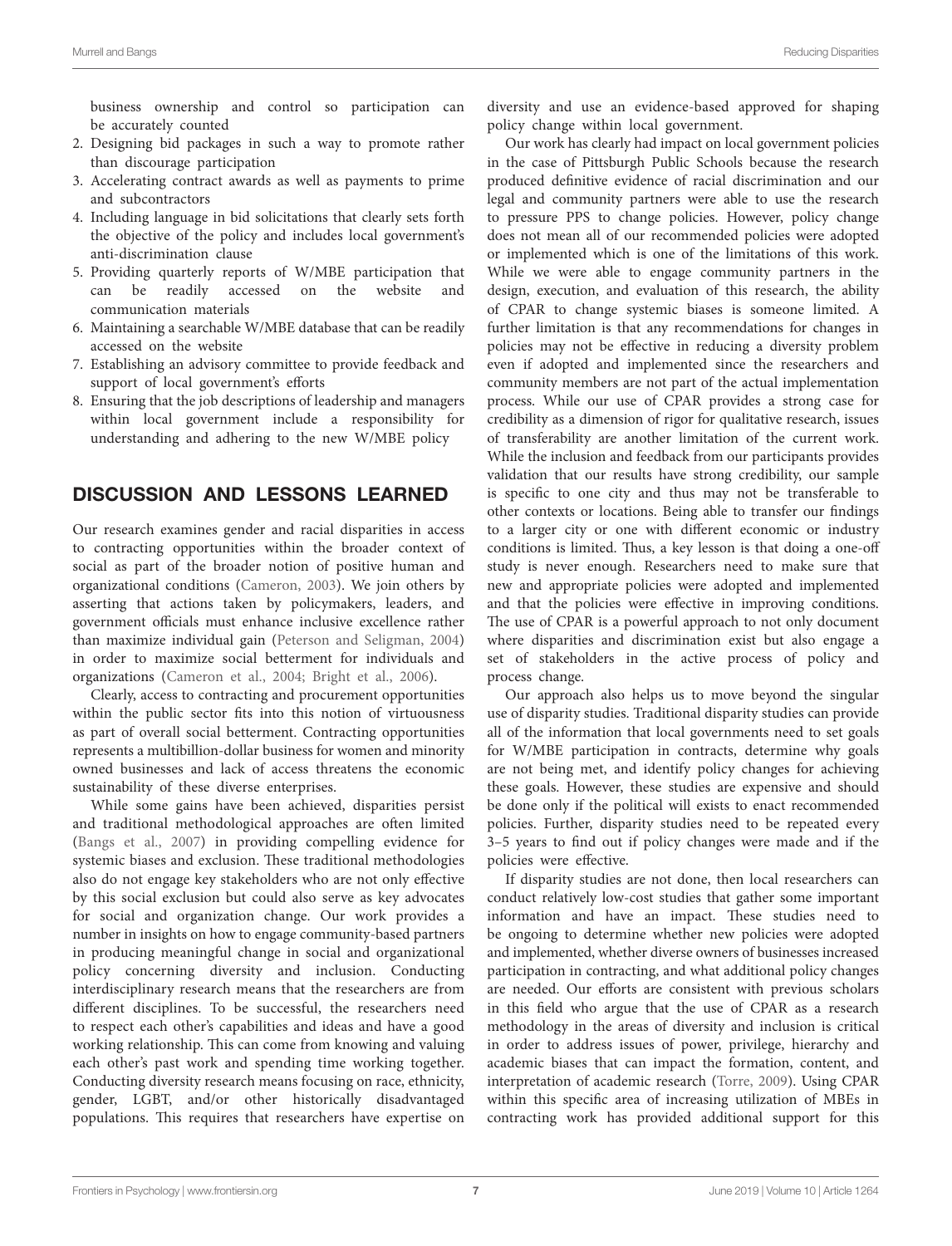approach within diversity research. Thus, we provide the current research as another illustration of how this powerful technique can be used to enhance diversity research. For our work, CPAR is an important tool for informing as well as shaping social policy in a manner that is inclusive of those diverse voices most impacted by the outcomes of impactful research that creates lasting benefit for women and minority businesses.

### ETHICS STATEMENT

This study was carried out in accordance with the recommendations of University of Pittsburgh Institutional Review Board with written informed consent from all subjects. All subjects gave written informed consent in accordance with

#### **REFERENCES**

- <span id="page-7-27"></span>Appadurai, A. (2006). The right to research. *Glob. Soc. Educ.* 4, 167–177. doi: [10.1080/14767720600750696](https://doi.org/10.1080/14767720600750696)
- <span id="page-7-23"></span>Bangs, R., and Murrell, A. J. (in press). "Using diversity research to change social policy: the case of racial discrimination in local government contracting" in *Diversity across disciplines: Research on people, policy, process and paradigm.* eds. A. J. Murrell, J. L. Petrie, and A. Soudi (Charlotte, NC: Information Age Publishing, Inc.).
- <span id="page-7-21"></span>Bangs, R., Murrell, A. J., and Constance-Huggins, M. (2004). *Why minority firms are underrepresented in local government prime contracts: Pilot study summary, University of Pittsburgh*. Report published by the University of Pittsburgh, Center on Race and Social Problems, Pittsburgh, PA.
- <span id="page-7-15"></span>Bangs, R., Murrell, A. J., and Higgins, M. (2007). Minority business bidding for local government contracts: the complexity availability. *Soc. Work Public Health* 23, 247–262. doi: [10.1080/19371910802152109](https://doi.org/10.1080/19371910802152109)
- <span id="page-7-8"></span>Baumeister, R. J., and Exline, J. (1999). Virtue, personality and social relations: self-control as moral muscle. *J. Pers.* 67, 1165–1194. doi: [10.1111/1467-6494.00086](https://doi.org/10.1111/1467-6494.00086)
- <span id="page-7-26"></span>Birkett, M., Russell, S. T., and Corliss, H. L. (2014). Sexual-orientation disparities in school: the mediational role of indicatory of victimization in achievement and truancy because of feeling unsafe. *Am. J. Public Health* 104, 1124–1128. doi: [10.2105/AJPH.2013.301785](https://doi.org/10.2105/AJPH.2013.301785)
- <span id="page-7-12"></span>Bright, D. S., Cameron, K. S., and Caza, A. (2006). The amplifying and buffering effects of virtuousness in downsized organizations. *J. Bus. Ethics* 64, 249–269. doi: [10.1007/s10551-005-5904-4](https://doi.org/10.1007/s10551-005-5904-4)
- <span id="page-7-2"></span>Cameron, K. S. (2003). "Organizational virtuousness and performance" in *Positive organizational scholarship: Foundations of a new discipline.* eds. K. S. Cameron, J. E. Dutton, and R. E. Quinn (San Francisco, CA: Barrett-Koehler), 48–65.
- <span id="page-7-11"></span>Cameron, K. S., Bright, D. S., and Caza, A. (2004). Exploring the relationship between organizational virtuousness and performance. *Am. Behav. Sci.* 47, 766–790. doi: [10.1177/0002764203260209](https://doi.org/10.1177/0002764203260209)
- <span id="page-7-3"></span>Cameron, K. S., Dutton, J. E., and Quinn, R. E. (2003). *Positive organizational scholarship foundations of a new discipline.* (San Francisco, CA: Barrett-Koehler).
- <span id="page-7-16"></span>Celec, S. E., Voich, D., Nosari, E. J., and Stith, M. T. (2002). Measuring disparity in government procurement: problems with using census data in estimating availability. *Public Adm. Rev.* 60, 134–142. doi: [10.1111/0033-](https://doi.org/10.1111/0033-3352.00072) [3352.00072](https://doi.org/10.1111/0033-3352.00072)
- <span id="page-7-17"></span>Charlotte Management and Financial Services (2018). Disparity study: phase II. Available at: [http://charlottenc.gov/CityCouncil/focus-areas/](http://charlottenc.gov/CityCouncil/focus-areas/EconomicDevelopmentDocuments/Disparity%20Study%20Phase%20II%20Presentation%2002-20-18.pdf) [EconomicDevelopmentDocuments/Disparity%20Study%20Phase%20II%20](http://charlottenc.gov/CityCouncil/focus-areas/EconomicDevelopmentDocuments/Disparity%20Study%20Phase%20II%20Presentation%2002-20-18.pdf) [Presentation%2002-20-18.pdf](http://charlottenc.gov/CityCouncil/focus-areas/EconomicDevelopmentDocuments/Disparity%20Study%20Phase%20II%20Presentation%2002-20-18.pdf)
- <span id="page-7-25"></span>Chmielewski, J. F., Belmonte, K., Stoudt, B., and Fine, M. (2016). "Intersectional inquiries with LGBTQ and gender nonconforming youth of color: participator research on discipline disparities at the race/gender/sexual nexus" in *Inequality in school discipline: Research and practice to reduce disparities.* eds. R. Skiba, K. Mediratta, and M. K. Rausch (New York, NY: Palgrave MacMillan), 171–188.

the Declaration of Helsinki. The protocol was approved by University of Pittsburgh, Institutional Review Board.

### AUTHOR CONTRIBUTIONS

All authors listed have made a substantial, direct and intellectual contribution to the work, and approved it for publication.

#### FUNDING

This research was financially supported by the University of Pittsburgh, Center on Race and Social Problems and the University of Pittsburgh, David Berg Center for Ethics and Leadership.

- <span id="page-7-14"></span>Cuberes, D., and Teignier, M. (2016). Aggregate effects of gender gaps in the labor market: a quantitative estimate. *J. Hum. Cap.* 10, 1–32. doi: [10.1086/683847](https://doi.org/10.1086/683847)
- <span id="page-7-1"></span>Delcampo, R. G., Rogers, K. M., and Jacobson, K. J. L. (2010). Psychological contract breach, perceived discrimination, and ethnic identification in hispanic business professionals. *J. Manag. Issues* 22, 220–238. doi: [10.2307/20798906](https://doi.org/10.2307/20798906)
- <span id="page-7-10"></span>Fowers, B. J., and Tjelveit, A. C. (2003). Virtue obscured and retrieved: character, community and practices in behavioral science. *Am. Behav. Sci.* 47, 387–394. doi: [10.1177/0002764203256945](https://doi.org/10.1177/0002764203256945)
- <span id="page-7-20"></span>Griffin and Strong (2018). Disparity study. Available at: [https://media.bizj.us/](https://media.bizj.us/view/img/11048965/metro-nashville-disparity-study-findings-and-recommendations-180917-copy.pdf) [view/img/11048965/metro-nashville-disparity-study-findings-and](https://media.bizj.us/view/img/11048965/metro-nashville-disparity-study-findings-and-recommendations-180917-copy.pdf)[recommendations-180917-copy.pdf](https://media.bizj.us/view/img/11048965/metro-nashville-disparity-study-findings-and-recommendations-180917-copy.pdf)
- <span id="page-7-7"></span>Jordan, A. E., and Meara, N. M. (1990). Ethics and the professional practice of psychologists: the role of virtues and principles. *Prof. Psychol. Res. Pract.* 21, 107–114. doi: [10.1037/0735-7028.21.2.107](https://doi.org/10.1037/0735-7028.21.2.107)
- <span id="page-7-18"></span>Keen Independent Research (2017a). Atlanta housing authority disparity study. Available at: [https://www.atlantahousing.org/wp-content/uploads/2018/03/](https://www.atlantahousing.org/wp-content/uploads/2018/03/atlanta-housing-authority-disparity-study-1.pdf) [atlanta-housing-authority-disparity-study-1.pdf](https://www.atlantahousing.org/wp-content/uploads/2018/03/atlanta-housing-authority-disparity-study-1.pdf)
- <span id="page-7-19"></span>Keen Independent Research (2017b). Minnesota joint disparity study. Available at: [https://mn.gov/admin/assets/KeenIndependentHennepinCountyDisparity](https://mn.gov/admin/assets/KeenIndependentHennepinCountyDisparityStudyExecutiveSummary03122018_tcm36-331964.pdf) [StudyExecutiveSummary03122018\\_tcm36-331964.pdf](https://mn.gov/admin/assets/KeenIndependentHennepinCountyDisparityStudyExecutiveSummary03122018_tcm36-331964.pdf)
- <span id="page-7-28"></span>Massey, S. G., and Barreras, R. E. (2013). Introducing "impact validation". *J. Soc. Issues* 69, 615–632. doi: [10.1111/josi.12032](https://doi.org/10.1111/josi.12032)
- <span id="page-7-0"></span>MBDA (2016). Contracting barriers and factors affecting minority business enterprises: a review of existing disparity studies. Available at: [https://www.](https://www.mbda.gov/sites/mbda.gov/files/migrated/files-attachments/ContractingBarriers_AReviewofExistingDisparityStudies.pdf) [mbda.gov/sites/mbda.gov/files/migrated/files-attachments/ContractingBarriers\\_](https://www.mbda.gov/sites/mbda.gov/files/migrated/files-attachments/ContractingBarriers_AReviewofExistingDisparityStudies.pdf) [AReviewofExistingDisparityStudies.pdf](https://www.mbda.gov/sites/mbda.gov/files/migrated/files-attachments/ContractingBarriers_AReviewofExistingDisparityStudies.pdf)
- <span id="page-7-22"></span>Mitra, A., Bang, J. T., and Biswas, A. (2014). Gender equality and economic growth: is it equality of opportunity or equality of outcomes. *Fem. Econ.* 21, 110–135. doi: [10.1080/13545701.2014.930163](https://doi.org/10.1080/13545701.2014.930163)
- <span id="page-7-4"></span>Morse, J. (1999). The missing link between virtue theory and business ethics. *J. Appl. Philos.* 16:47.
- <span id="page-7-29"></span>Nelson, G. (2013). Community psychology and transformative policy change in the neo-liberal area. *Am. J. Community Psychol.* 52, 211–223. doi: [10.1007/](https://doi.org/10.1007/s10464-013-9591-5) [s10464-013-9591-5](https://doi.org/10.1007/s10464-013-9591-5)
- <span id="page-7-6"></span>Park, N., and Peterson, C. M. (2003). "Virtues and organizations" in *Positive organizational scholarship: Foundations of a new discipline.* eds. K. S. Cameron, J. E. Dutton, and R. E. Quinn (San Francisco, CA: Barrett Kowhler), 33–47.
- <span id="page-7-9"></span>Peterson, C. M., and Seligman, P. (2004). *Character strengthens virtues: A handbook and classification.* (New York, NY: Oxford University Press).
- <span id="page-7-24"></span>Sandwick, T., Fine, M., Green, A. C., Stoudt, B. G., Torre, M. E., and Patel, L. (2018). Promise and provocation: humble reflections on critical participatory action research for social policy. *Urban Educ.* 53, 473–502. doi: [10.1177/0042085918763513](https://doi.org/10.1177/0042085918763513)
- <span id="page-7-5"></span>Schudt, K. (2000). Taming the corporate monster: an Aristotelian approach to corporate values. *Bus. Ethics Q.* 10, 711–723. doi: [10.2307/3857900](https://doi.org/10.2307/3857900)
- <span id="page-7-13"></span>Shen, Y., Schaubroeck, J. M., Zhao, L., and Wu, L. (2019). Work group climate and behavioral responses to psychological contract breach. *Front. Psychol.* 10:67. doi: [10.3389/fpsyg.2019.00067](https://doi.org/10.3389/fpsyg.2019.00067)